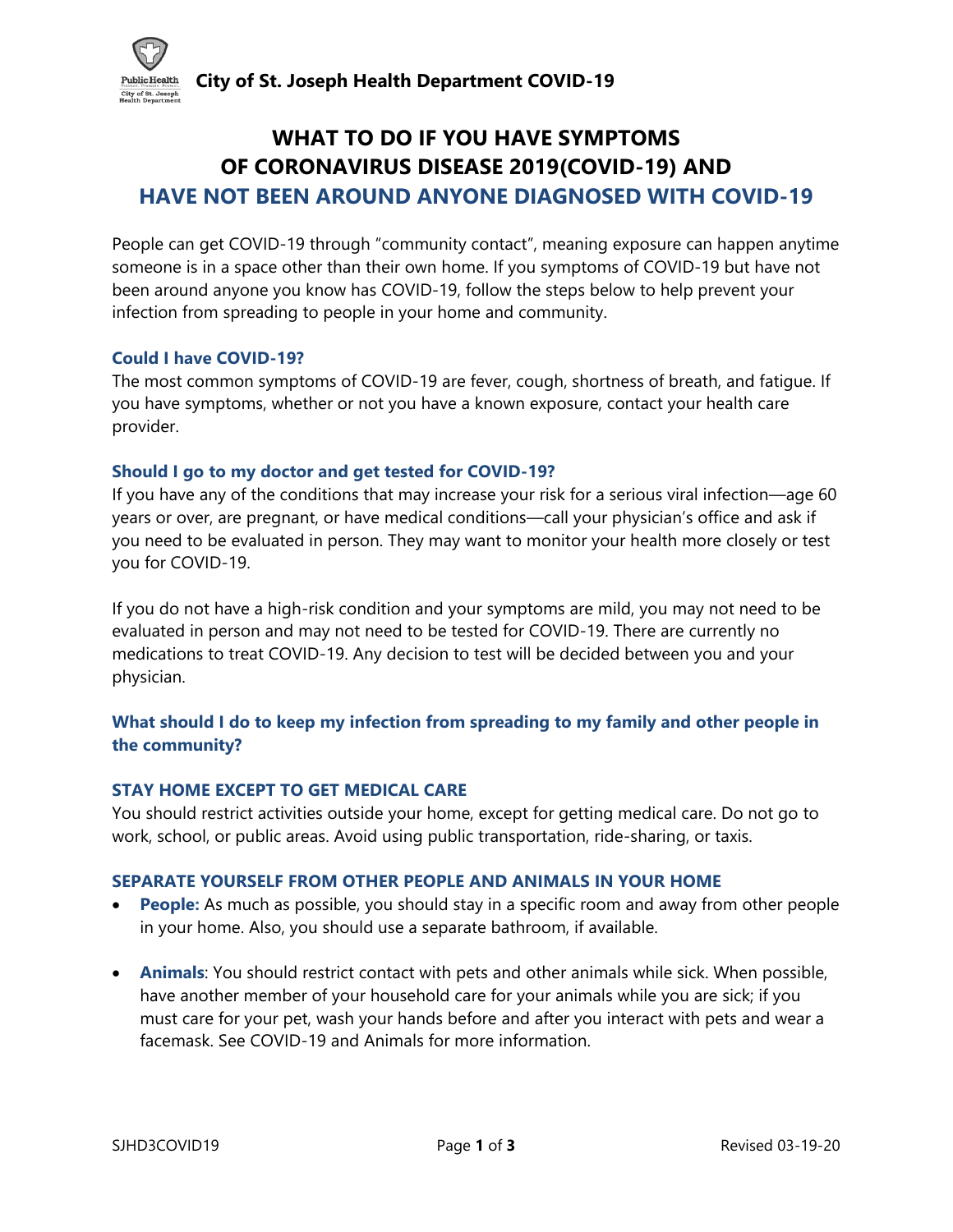

# **City of St. Joseph Health Department COVID-19**

## **CALL AHEAD BEFORE VISITING YOUR DOCTOR**

If you have a medical appointment, call the healthcare provider and tell them that you have symptoms that are consistent with COVID-19. This will help the healthcare provider's office take steps to keep other people from getting infected or exposed.

## **WEAR A FACEMASK**

You should wear a facemask when you are around other people (e.g., sharing a room or vehicle) or pets and before you enter a healthcare provider's office. If you are not able to wear a facemask (for example, because it causes trouble breathing), then people who live with you should not be in the same room with you, or they should wear a facemask if they enter your room.

#### **COVER YOUR COUGHS AND SNEEZES**

Cover your mouth and nose with a tissue when you cough or sneeze. Throw used tissues in a lined trash can; immediately wash your hands with soap and water for at least 20 seconds or clean your hands with an alcohol-based hand sanitizer that contains at least 60 to 95% alcohol, covering all surfaces of your hands and rubbing them together until they feel dry. Soap and water is preferred if hands are visibly dirty.

## **AVOID SHARING PERSONAL HOUSEHOLD ITEMS**

You should not share dishes, drinking glasses, cups, eating utensils, towels, or bedding with other people or pets in your home. After using these items, they should be washed thoroughly with soap and water.

#### **CLEAN YOUR HANDS OFTEN**

Wash your hands often with soap and water for at least 20 seconds. If soap and water are not available, clean your hands with an alcohol-based hand sanitizer that contains at least 60% alcohol, covering all surfaces of your hands and rubbing them together until they feel dry. Soap and water is preferred if hands are visibly dirty. Avoid touching your eyes, nose, and mouth with unwashed hands.

## **CLEAN ALL "HIGH-TOUCH" SURFACES EVERY DAY**

High touch surfaces include counters, tabletops, doorknobs, bathroom fixtures, toilets, phones, keyboards, tablets, and bedside tables. Also, clean any surfaces that may have blood, stool, or body fluids on them. Use a household cleaning spray or wipe, according to the label instructions. Labels contain instructions for safe and effective use of the cleaning product including precautions you should take when applying the product, such as wearing gloves and making sure you have good ventilation during use of the product.

#### **MONITOR YOUR SYMPTOMS**

Seek prompt medical attention if your illness is worsening (e.g., difficulty breathing). Before seeking care, call your healthcare provider and tell them that your symptoms are consistent with